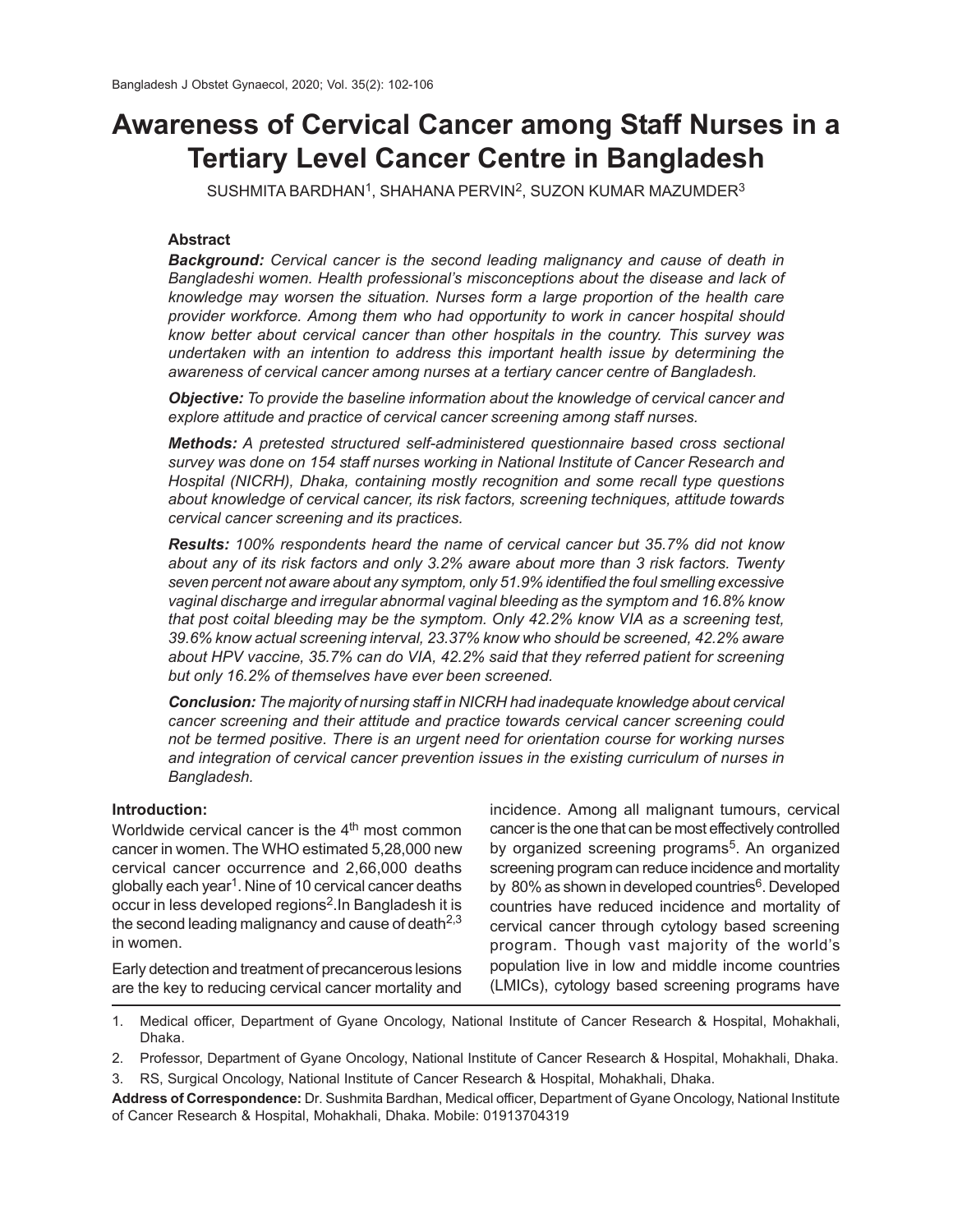been ineffective in them. Visual inspection with acetic acid (VIA) and the HPV test have proven to be effective primary screening methods for cervical cancer screening in LMICS<sup>7</sup>. Several common challenges remain for continued scale up such as training and maintaining a cadre of personnel who can carry out screening and treatment activities is a significant challenge. Studies in Bangladesh produced several recommendations for improvements in program, training of providers and referral system, but continuous quality monitoring of these components has yet to be implemented routinely $^8$ .

Health professionals misconceptions about the disease and lack of knowledge have led to suboptimal care due to insufficient information being given to patients<sup>9</sup>. Nurses form a large proportion of the health care provider workforce. They act as primary care providers, especially in resource poor and remote areas. They are also a useful link in providing health education<sup>10</sup>. Nurses who had opportunities to work at cancer hospitals should know better about cancer screening than other hospitals in the country .This survey was undertaken with an intention to address this important health issue by determining the awareness of cervical cancer among nurses at a tertiary cancer care centre in Bangladesh.

## **Objectives:**

To determine the baseline information about the knowledge of cervical cancer and explore attitude and practice of screening among staff nurses.

## **Materials and methods:**

This is a cross sectional survey carried out in National Institute of Cancer Research and Hospital in Dhaka.

Sample size calculation: The target population was 230.We used a 95% confidence level and 5% error with a response rate of 50% by which the sample size needed was 145.All nurses were approached and 158 agreed to participate in survey. The final sample size was 154. Approval from the institutional ethics committee was obtained and verbal informed consent for interview was taken before administrating the questionnaire. Questionaire included-

- Knowledge about cancer as a disease, risk factors, symptoms, screening methods.
- HPV relation and knowledge about vaccine.
- Knowledge of VIA and willingness to undergo screening by VIA.

Both closed and open ended questions were used for data collection. The options for closed ended questions include yes/no.

# **Results:**

Table-I shows that 64.9% of the respondants had their age between 20-30 years, 76.6% nurses were married, 60.38% were the mother of 1 to 3 children and 61.03% not used any contraceptives. All the respondents have heard the name of cervical cancer and also known that if early diagnosis is possible then it can be cured. (Table-II)

Foul smelling vaginal discharge and irregular abnormal vaginal bleeding as a symptom was known to 51.9% nurses but only 16.88% aware about post coital bleeding as a symptom. Two or less risk factors of cervical cancer were known to 43.5% nurses, more than 3 risk factors known to only 3.2% of nurses, 35.7% not aware about any risk factors (Figure-1). Regarding the question who should be screened, maximum (53.9%) said that women above 30 years of age should be screened. Only 23.37% aware about the correct answer that is women above 21years of age or those who are sexually active for last 10 years which even is earlier should be screened. 22.7% thought that screening should be done for married women only, 50% thought that screening interval should be 1year, 39.6% knew the correct answer, that is 3 years (Table III). The table also shows that only 42% knew about HPV vaccine.

Nobody knew that cervical cancer can occur without symptom. Twenty seven percent nurses were unaware about any symptoms of cervical cancer (Table-II, Figure-2).

| Demographic characteristics |        |            |  |  |
|-----------------------------|--------|------------|--|--|
| Variable                    | Number | Percentage |  |  |
| Age (years)                 |        |            |  |  |
| 20-30                       | 100    | 64.9%      |  |  |
| 31-40                       | 44     | 28.5%      |  |  |
| >40                         | 10     | 6.5%       |  |  |
| Marital status              |        |            |  |  |
| Married                     | 118    | 76.6%      |  |  |
| Unmarried                   | 36     | 23.37%     |  |  |
| Parity                      |        |            |  |  |
| Nulipara                    | 53     | 34.41%     |  |  |
| Para(1-3)                   | 93     | 60.38%     |  |  |
| Para $($ >3)                | 8      | 5.19%      |  |  |
| Contraceptive user          |        |            |  |  |
| Used                        | 60     | 38.9%      |  |  |
| Not used                    | 94     | 61.03%     |  |  |

**Table-I** *Demographic characteristics*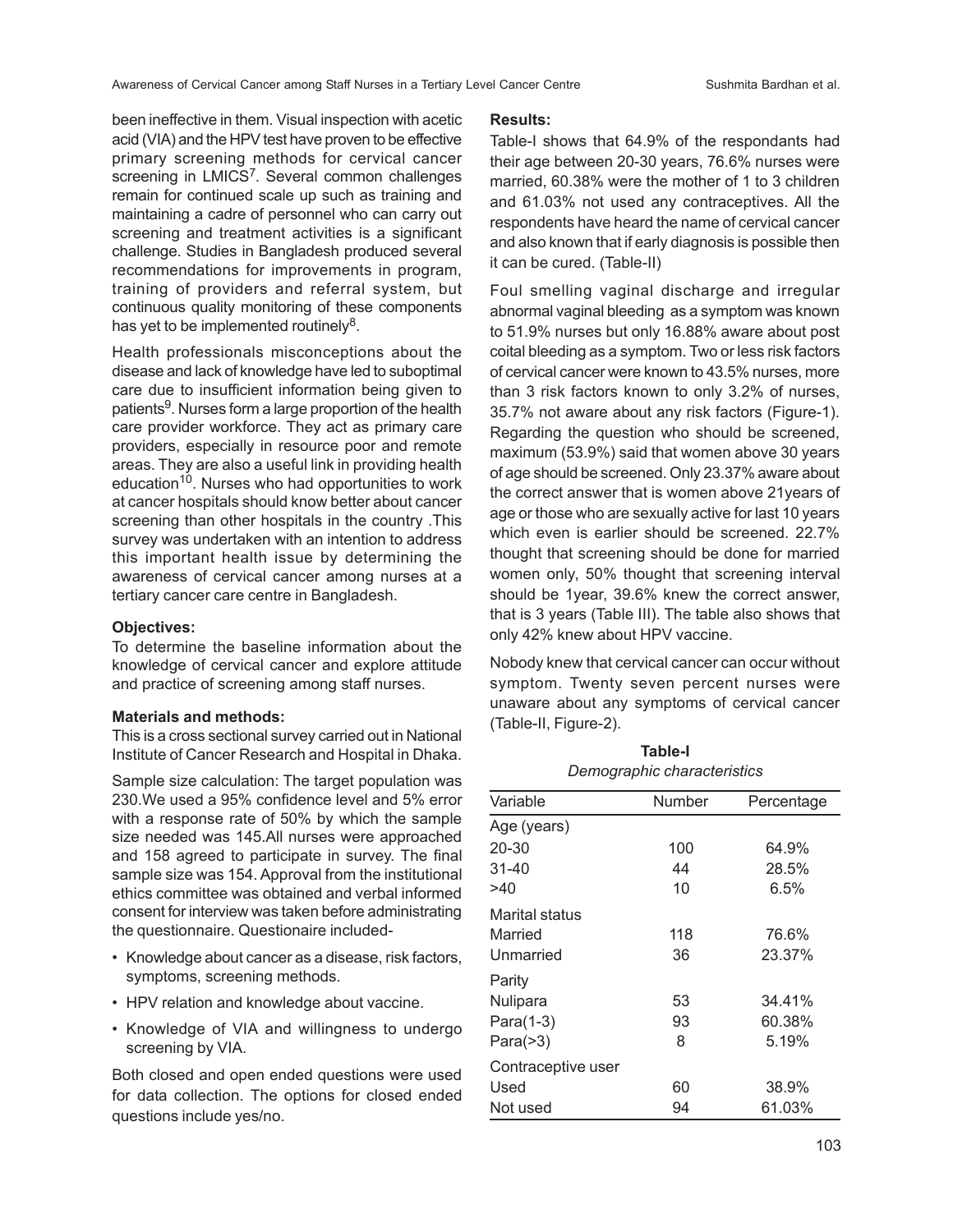|                                 | Table-II |  |
|---------------------------------|----------|--|
| Knowledge about cervical cancer |          |  |

| Variables                                                                                      | <b>Number</b> | Percentage |
|------------------------------------------------------------------------------------------------|---------------|------------|
| Heard the name of cervical cancer                                                              | 154           | 100%       |
| If cervical changes are found early they are easily curable<br>Cervical cancer can present as- | 154           | 100%       |
| Without symptom                                                                                | 0             | $0\%$      |
| Foul smelling excessive vaginal discharge                                                      | 80            | 51.9%      |
| Irregular abnormal vaginal bleeding                                                            | 80            | 51.9%      |
| Post coital vaginal bleeding                                                                   | 26            | 16.88%     |



**Fig.-1:** *Knowledge about risk factors.*

Figure-3 shows the level of their knowledge regarding screening methods. VIA(Visual inspection by acitic acid) was known to 42.2%, Pap's smear known to 29.22%,cervical biopsy known to 9.7%,colposcopy known to 4.5% of the respondents and 14.2% of the responders not aware about any screening methods.

*Knowledge regarding screening of cervical cancer*

| Variables                                                                                                                      |    | Number Percentage |
|--------------------------------------------------------------------------------------------------------------------------------|----|-------------------|
| Who should be screened for<br>cervical cancer:                                                                                 |    |                   |
| Married women only                                                                                                             | 35 | 22.7%             |
| Women above 30 years of age                                                                                                    | 83 | 53.9%             |
| Women above 21 years of age or<br>those who are sexually active<br>for last 10 years (which is earlier)<br>Screening interval- | 36 | 23.3%             |
| One year                                                                                                                       | 77 | 50%               |
| Two years                                                                                                                      | 47 | 30.5%             |
| Three years                                                                                                                    | 61 | 39.6%             |
| Should only be done when there<br>are symptoms                                                                                 | 15 | $9.7\%$           |
| Not know any                                                                                                                   | 22 | 14.2%             |
| Knowledge about cervical cancer<br>acquired from-                                                                              |    |                   |
| HPV Vaccine known to                                                                                                           | 65 | 42.2%             |
| Know how to do VIA                                                                                                             | 55 | 35.7%             |



**Fig.-2:** *Knowledge about symptoms*



**Fig.-3 :** *Knowledge about diagnostic modalities*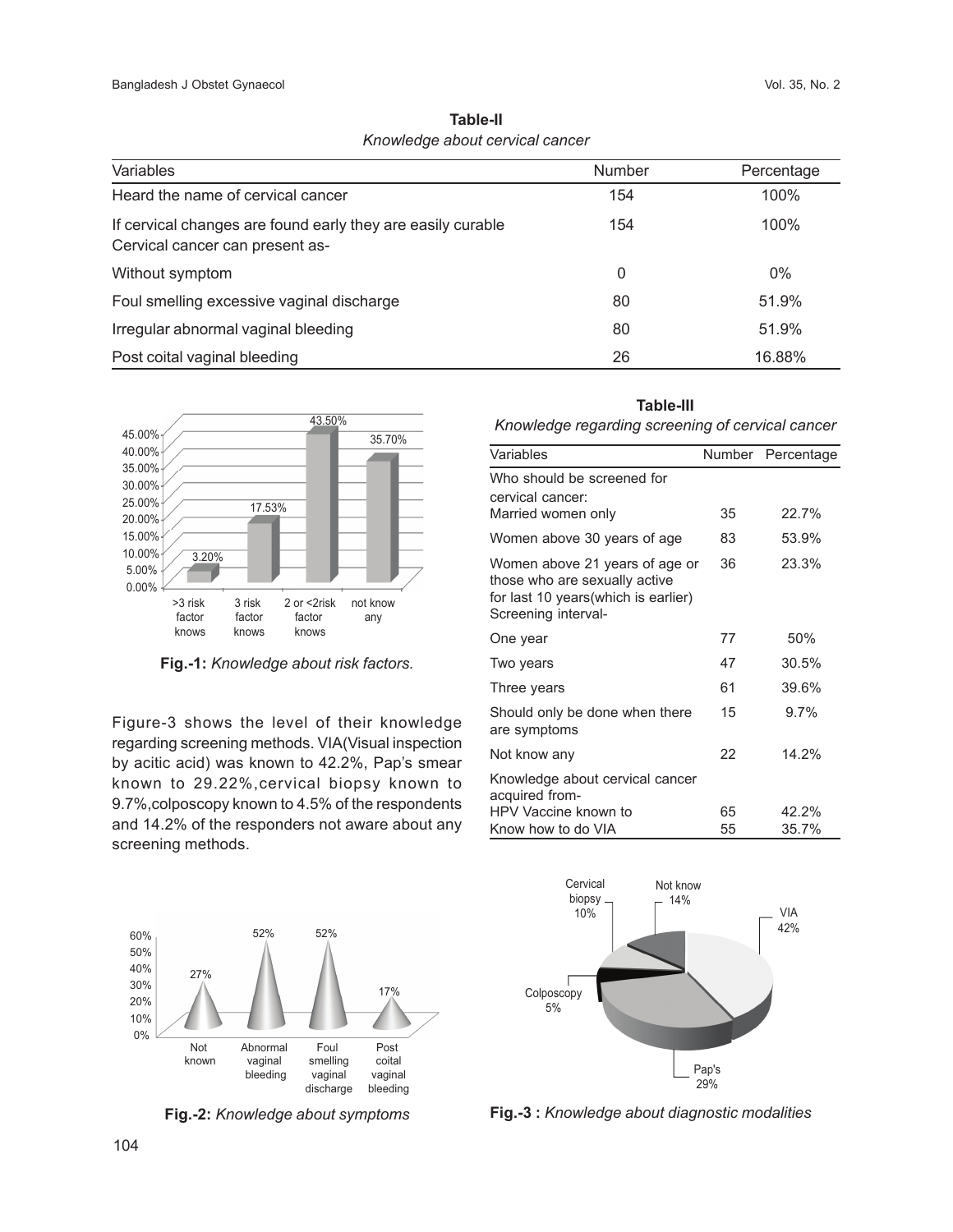Awareness of Cervical Cancer among Staff Nurses in a Tertiary Level Cancer Centre Sushmita Bardhan et al.

| <b>Variables</b>                                                  | Number | Percentage |
|-------------------------------------------------------------------|--------|------------|
| Don't ask patients routinely whether screened for cervical cancer | 50     | 32.5%      |
| Don't refer patients for screening                                | 35     | 22.7%      |
| Respondents who have ever been screened                           | 25     | 16.2%      |

**Table-IV** *Practices on cervical cancer screening*

Table IV shows 32.5% do not ask patients routinely whether they are screened for cervical cancer.42.2% said that they reffered patient for screening but only 16.2% of themselves have ever been screened.

### **Discussion:**

Cervical cancer as a disease was correctly identified by all of the nursing staff. They also agreed that if diagnosis of precancerous lesion is possible then it is curable. But maximum of them not aware about screening procedures and screening interval.

Clinically cervical cancer commonly presents with foul smelling and/or blood stained vaginal discharge or post coital bleeding; intermenstrual bleeding and pelvic pain. Some of the risk factors for development of cervical cancer are early sexual intercourse, multiple sexual partners, sexually transmitted infection and smoking. Only 43.5% of our study subjects correctly knew about at least one risk factor for development of cervical cancer and 35.7% not know any risk factors in contrast to 42.3% reported in a study by SM Jain in India 2016 $4$ .Most of them felt that bleeding per vagina may be one of the presenting features, which is almost similar to 68.9% reported in a study by SM Jain in India<sup>4</sup>.42.2% know VIA as a screening test and 39.6% know actual screening interval in contrast to 60.1% in a study by Rahman.H.in India 2015<sup>9</sup>. 42.2% of our nurses aware about HPV vaccine in contrast to 18% in a study done by Singh. E. of India in  $2012^{10}$ . The difference may be due to time interval as the study done before 7 years.

The workforce is aware that screening can prevent cervical cancer, but due to lack of knowledge about screening modalities and availabilities of screening facilities, directing patients to avail these facilities is an issue leading to lesser screening practice. Such ignorance in nursing staff is a matter of concern for the society.42.2% said that they referred patient for screening but only 16.2% of themselves have ever been screened. The negative attitude among nurses,

working in departments other than gynaecology may be acceptable, but this would not explain the reluctance to get screened themselves despite the availability of a free service.

# **Limitations:**

There are certain limitations inherent to the design of the present study; firstly it is a single institute based study. Secondly regarding the questions which are mainly recognition and some recall type. Both the recall and recognition questions have limitations. We predicted that recognition scores would be greater than recall scores<sup>11</sup>, but it is difficult to determine which better captures the concept of cancer awareness because it is limited by memory, while recognition overestimates awareness because participants find it easy to guess. Thirdly, the method used for estimating the knowledge of practice of screening or to ask patient for screening –which may be faulty due to inaccurate recall or desirability bias<sup>12</sup>. However, there is a need for further investigations on different approaches to measure cancer knowledge related to behavioral outcomes and identifying best measure to predict early cancer $^{10}$ .

#### **Conclusion:**

The majority of nursing staff in NICRH have inadequate knowledge about cervical cancer screening and their attitude and practice towards cervical cancer screening was not be termed positive. There is an urgent need for re-orientation course for working nurses and integration of cervical cancer prevention issues in the nurses existing curriculum in Bangladesh.

#### **References:**

- 1. World Health Organization: Cervical cancer2018
- 2. International Agency for Research on cancer: Globocan: Estimated cancer incidence, mortality and prevalence worldwide-2018
- 3. World Bank: Population total,2018